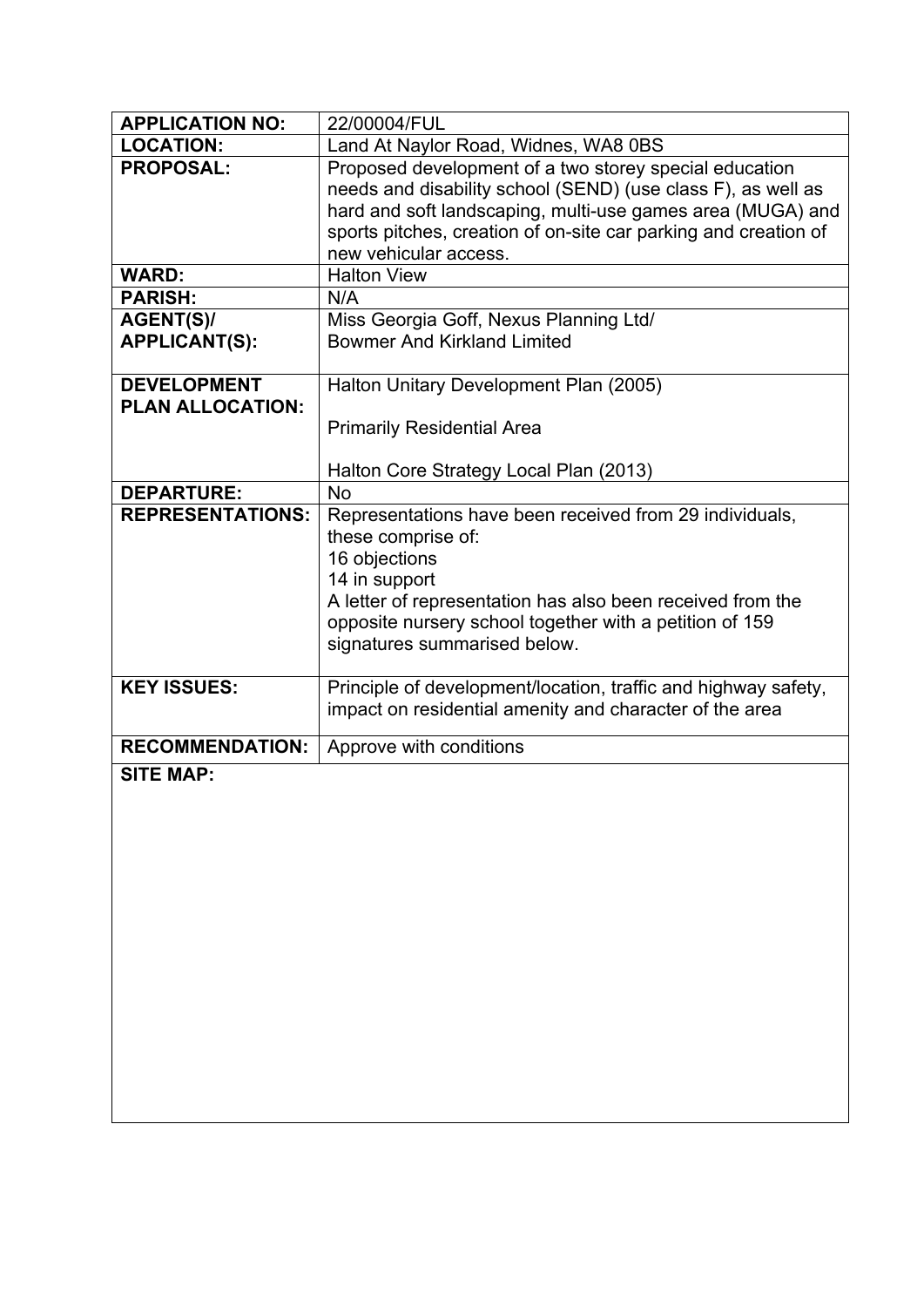

# **APPLICATION SITE**

## The Site and Surroundings

The application site is located off Naylor Road, approximately 2km east of Widnes town centre. The site is boarded to the northwest by Naylor Road and Castle Street. To the southeast the site is bound by Fiddlers Ferry Road (A562). The site comprises 1.79 hectares of open greenspace. The site is allocated in the Delivery and Allocations Local Plan for education purposes (Policy HC10). The wider area to the north and west is primarily residential, whilst across Fiddlers Ferry Road to the south and west is mainly employment uses.

## Planning History

Historically the site provided playing fields associated for the former Warrington Road School which closed in the mid-1990s, before being redeveloped for housing.

Whilst the application site itself does not have any recent relevant planning history, the area of the adjoining nursey car park to the east has the following relevant history:

- Planning permission (Ref 10/00074/HBCFUL) for a proposed extension to existing car park to create 10 No. additional spaces together with the installation of 1 No lighting column, permitted 22/04/2010.
- Planning permission (Ref 04/00903/HBCFUL) Proposed part demolition of existing single storey nursey and construction of new two storey extension for children's centre including nursery, childcare accommodation and associated facilities, together with associated car parking on land opposite, permitted 26/11/2004.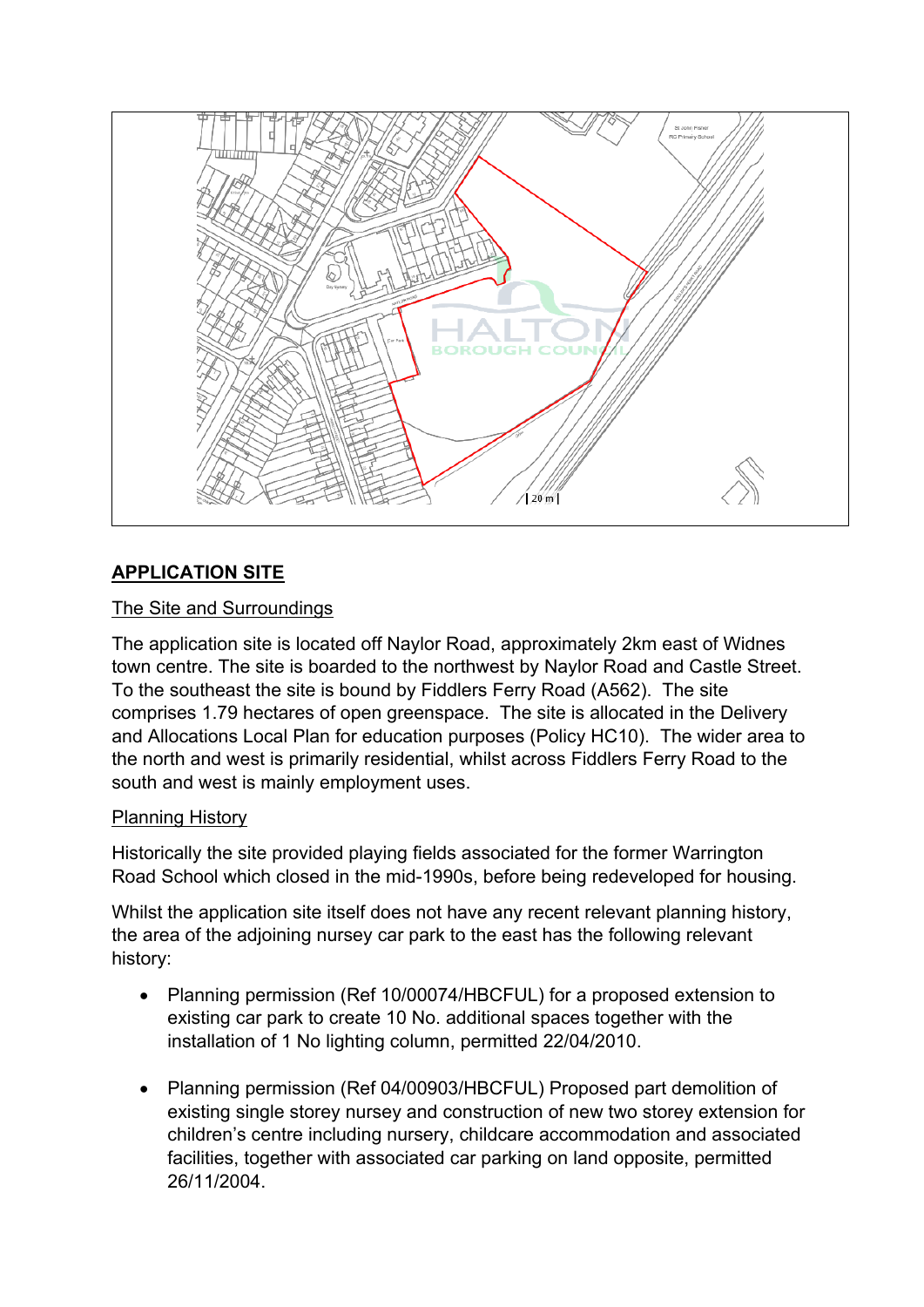Planning permission (Ref 04/00901/HBCFUL) for a proposed provision of 2 No. double and 1 No. single classroom units (all single storey) with temporary playground and fencing permitted 24/11/2004.

## **THE APPLICATION**

## Proposal Description

The application seeks permission for a two storey special education needs and disability school (SEND) (use class F), as well as hard and soft landscaping, multiuse games area (MUGA) and sports pitches, creation of on-site car parking and creation of new vehicular access.

## **Documentation**

The application is accompanied by the necessary application form, plans, planning statement, design and access statement, flood risk assessment, traffic assessment, arboricultural impact assessment, ecological assessment and contaminated land site investigation report, travel plan, energy statement, construction environmental management plan and landscape management and maintenance plan.

## **POLICY CONTEXT**

Members are reminded that planning law requires for development proposals to be determined in accordance with the development plan, unless material considerations indicate otherwise.

### National Planning Policy Framework

The National Planning Policy Framework (NPPF) was published in July 2021 to set out the Government's planning policies for England and how these should be applied.

Paragraph 47 states that planning law requires for planning permission be determined in accordance with the development plan, unless material considerations indicate otherwise. Decisions on application should be make as quickly as possible and within statutory timescale unless a longer period has been agreed by the applicant in writing.

Paragraph 95 states that it is important that a sufficient choice of school places is available to meet the needs of existing and new communities. Local planning authorities should take a proactive, positive and collaborative approach to meeting this requirement, and to development that will widen choice in education.

a) give great weight to the need to create, expand or alter schools through the preparation of plans and decisions on applications; and

b) work with school promoters, delivery partners and statutory bodies to identify and resolve key planning issues before applications are submitted.

### Halton Delivery and Allocations Local Plan 2022 (DALP)

The following DALP policies and policy documents are relevant to this application: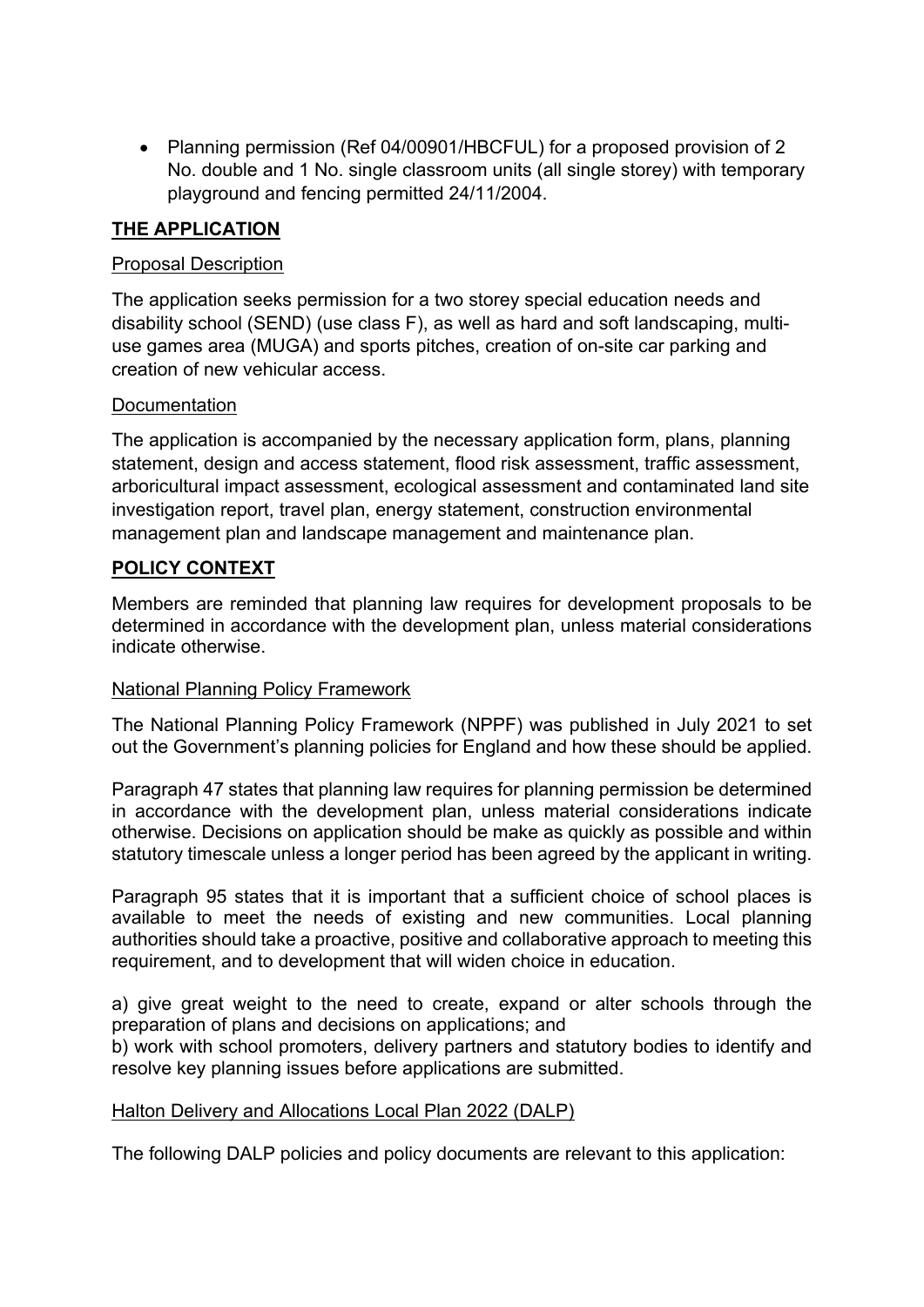- CS(R) 19 Sustainable Development and Climate Change
- CS(R) 20 Natural and Historic Environment
- CS(R) 22 Health and Well Being
- C1 Transport Network and Accessibility
- C2 Parking Standards
- GR1 Design of Development
- GR2 Amenity
- HC10 Education
- HE1 Natural Environment and Nature Conservation
- HE8 Land Contamination
- HE7 Pollution and Nuisance
- HE9 Water Management and Flood Risk

The Joint Merseyside and Halton Waste Local Plan 2013

WM8 - Waste Prevention and Resource Management WM9 - Sustainable Waste Management Design and Layout for New Development

#### Supplementary Planning Documents (SPD)

Designing for Community Safety SPD

#### Other Considerations

The application has been considered having regard to Article 1 of the First Protocol of the Human Rights Act 1998, which sets out a person's rights to the peaceful enjoyment of property and Article 8 of the Convention of the same Act which sets out his/her rights in respect for private and family life and for the home. Officers consider that the proposed development would not be contrary to the provisions of the above Articles in respect of the human rights of surrounding residents/occupiers.

#### Equality Duty

Section 149 of the Equality Act 2010 created the public sector equality duty. Section 149 states:-

(1) A public authority must, in the exercise of its functions, have due regard to the need to:

a) eliminate discrimination, harassment, victimisation and any other conduct that is prohibited by or under this Act;

b) advance equality of opportunity between persons who share a relevant protected characteristic and persons who do not share it;

c) foster good relations between persons who share a relevant protected characteristic and persons who do not share it.

Officers have taken this into account and given due regard to this statutory duty, and the matters specified in Section 149 of the Equality Act 2010 in the determination of this application.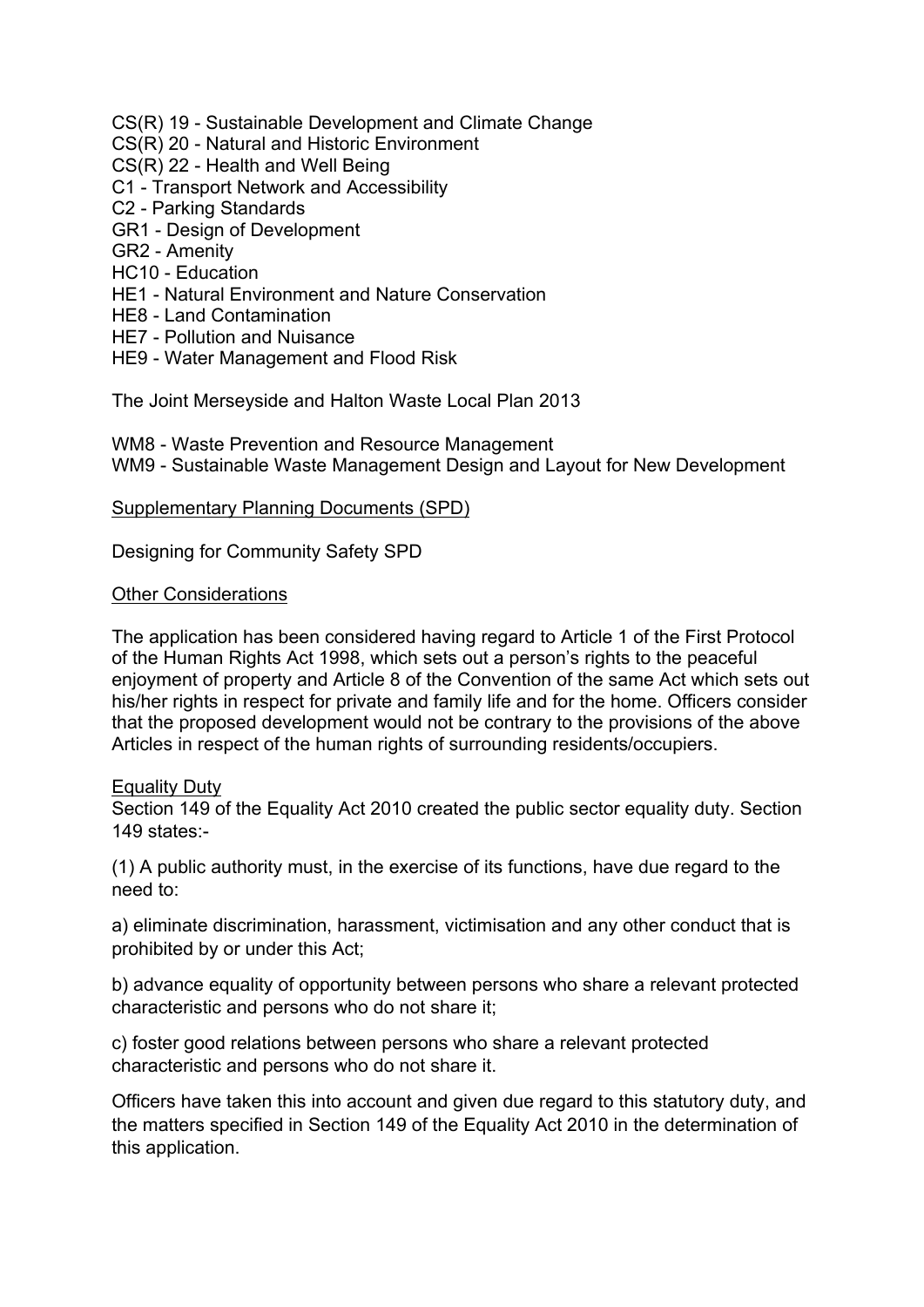There are no known equality implications arising directly from this development that justify the refusal of planning permission.

## **CONSULTATIONS**

#### HBC Highways

No Objection in principle – see highways section below

### HBC Lead Local Flood Authority (LLFA)

No objection - In Summary the LLFA is generally satisfied that the development would be safe from flooding and would not increase flood risk elsewhere. However, the condition and capacity of the culvert that conveys flow from the ditch downstream needs to be established before the drainage design can be finalised. Therefore, the LLFA would recommend the conditions should the local planning authority be minded to approval on this basis. Full LLFA comments provided in the drainage section below.

#### HBC Open Spaces

Further to your consultation I have considered the open space implications and would make the following comments;

The proposed development is not within a conservation area and both the internal and boundary trees are not subject to tree preservation orders.

Arb Impact Assessment (AIA) recommendations should be strictly adhered to during the construction process.

The removal of trees T19, T21, T22 and T24 are acceptable, but would need to be replaced elsewhere on the development in order to enhance and maintain the local ecology. This can be secured by condition.

All trees within the site and on the boundary line are to be protected during construction as recommended in the AIA.

All works should be carried out following the guidance from the Ecological Assessment Survey.

Should the application receive consent, permitted work shall be carried out strictly in accordance with British Standard 3998:2010 "Recommendations for Tree Work" to safeguard the health and visual amenity of the tree.

Work shall not be carried out between April and July if it would result in disturbance to nesting birds to ensure no damage to wildlife.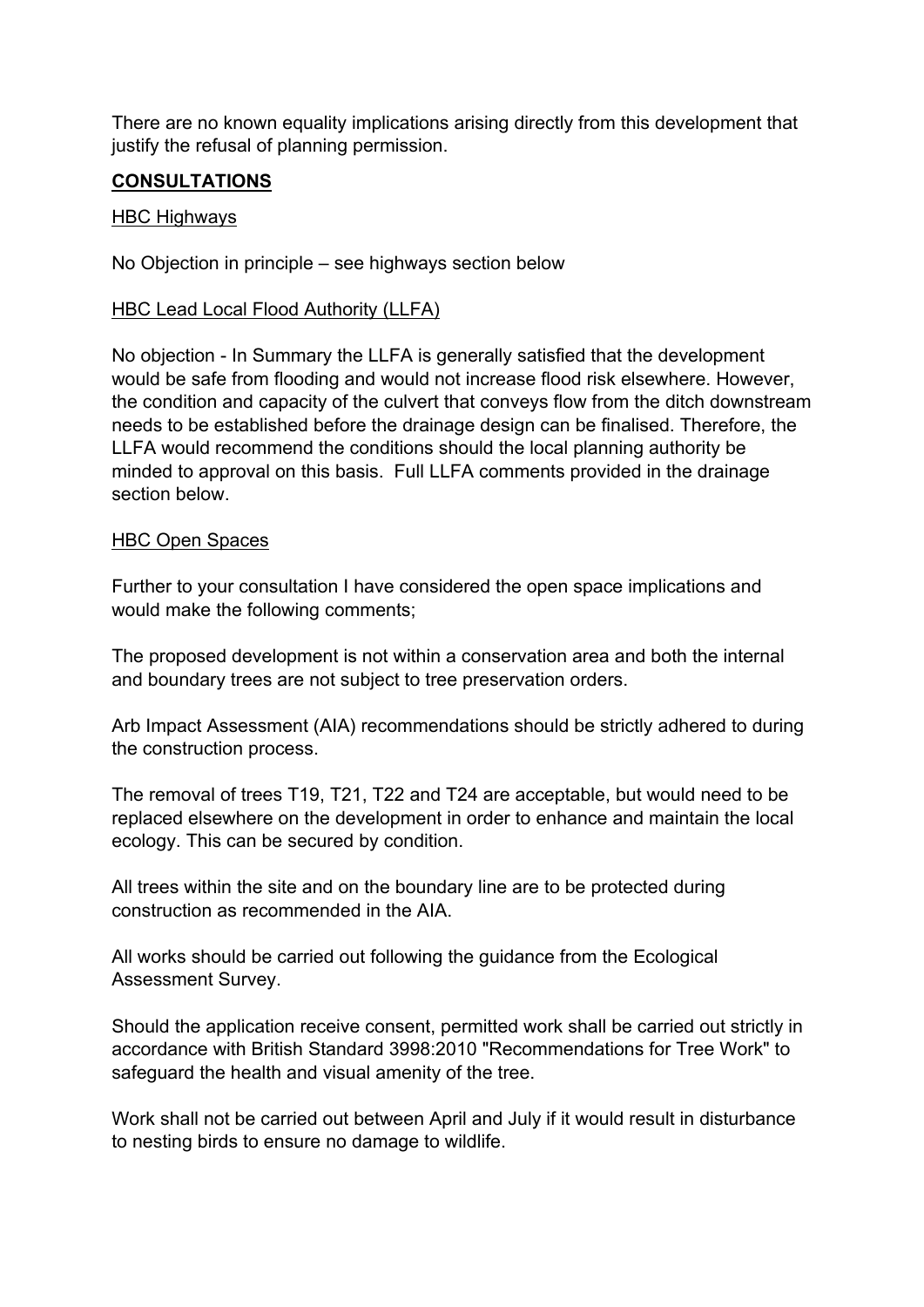Wildlife and Countryside Act 1981 Part 1 Section 1 (1) Consult W&C Act 1981 (with amendments) for full details of protection afforded to wildlife

## **HBC Environmental Protection**

Environmental Health has considered the application in relation to noise and also light pollution. The applicant has provided some noise information stating that the noise from fans etc has been assessed as being 5dB below background at the nearest residential dwellings. The applicant has also committed to the sound barriers to reduce the impact of the outdoor sports areas.

**Conclusion** 

Based on the information provided by the applicant I would suggest that any consent includes time restrictions for construction works (07:00-19:00 Monday-Friday, 07:00- 13:00 Saturday and no working Sundays or bank holiday).

All lighting on the site should comply with the Institute of Lighting Engineers standard EN01/21 (The Reduction of Obtrusive Light) in line with standards for Environmental Zone E3.

## Contaminated Land Officer

The application is supported by the following documents relevant to assess the potential land contamination impacts of the proposed scheme;

- Phase 1 geo-environmental desk study - Land off Naylor Road, Widnes, WA8 0BS, ref UK19.4781, Issue 1, prepared by EPS Ltd, December 2019

- Phase 2 geo-environmental assessment - Land of Naylor Road, Widnes, ref

UK19.4781C, Issue 1 - prepared by EPS Ltd, April 2020

The two reports present a preliminary risk assessment based upon a desk study and site reconnaissance, with a follow on intrusive site investigation and risk assessment. Both reports follow best practice and guidance and present a sound assessment of the ground conditions and land contamination at the site. Limited potential sources of contamination were identified, although I believe that an early, infilled pond (early 1900s) has been missed in the assessment, and the presence of a tennis court whilst noted in the site history, it wasn't flagged a possible source of contaminated made ground (former sports pitches such as tennis courts and bowling greens within the borough have been identified as having an ash/clinker drainage layer under the turf which has given rise to elevated concentrations of some contaminants). I don't think that either of these features were captured by the site investigation.

That said the general assessment is good and the conclusions are that the majority of the site is suitable for the proposed use, with some elevated concentrations of arsenic identified in an area that will be covered by the school building and engineered surfaces of the MUGA (therefore breaking any potential pollutant linkage). As a precaution, the report recommends clean cover soils be provided for landscaping that will be developed adjacent to those areas.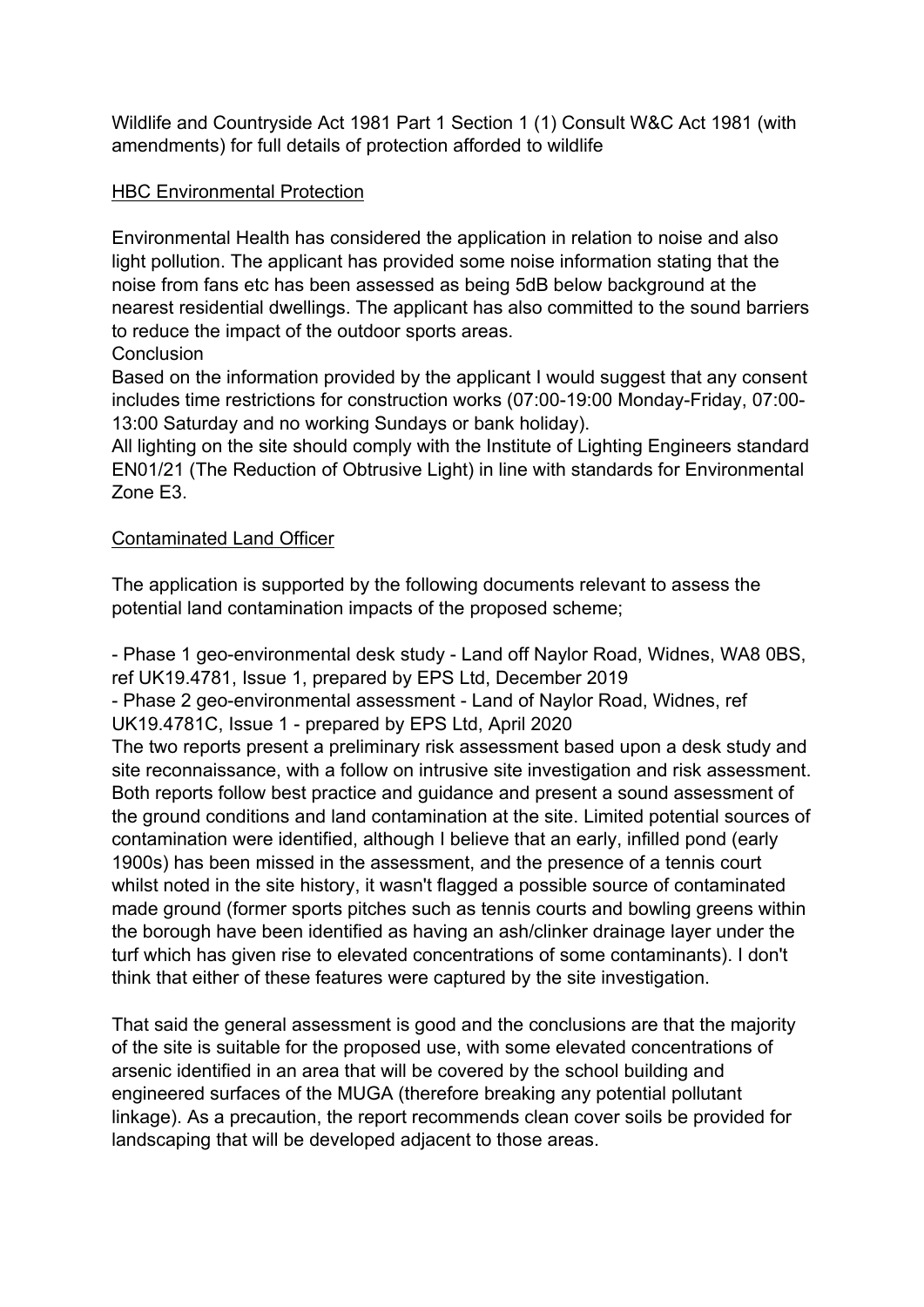The potential omissions from the overall assessment, with regards to potential contamination sources, should be raised with the applicant and included in the management plan for the construction phase (the report makes recommendation regarding a watching brief for previously encountered contamination during the build).

I have no objection to the proposals with the proviso that the recommendation for a 400mm clean cover layer to landscaped areas be implemented and that a verification report be issued upon completion of those works.

### Merseyside Environmental Advisory Service

No objections, conditions recommended in relation to CEMP/Reasonable avoidance measures, nesting bird boxes, lighting and invasive plant species.

### Natural England

Natural England has no comments to make on this application.

## Sport England

Sport England does not wish to raise an objection to this application as it is considered to broadly meet Exception 4 of Sport England's Playing Fields Policy and paragraph 99(b) of the NPPF. The absence of an objection is subject to conditions being attached to the decision notice in relation to Sport specific ground condition survey and pitch specification for the natural turf pitch and training grids, Technical design and construction for the Multi Use Games Area, and Technical design of the Sports Hall and Changing Rooms.

### Environment Agency

This application didn't meet our consultation criteria so was screened out - we don't have any objections/comments.

### United Utilities

No objection

### Cheshire Police

I have spoken to officers from Widnes Local Policing Unit and they have no concerns apart from additional extra pressure on parking but are hopeful this can be avoided with the additional parking area on Naylor Road and the fact that people from the SEND school are more likely to be collected from the site.

I wish to make the following points for consideration by the applicant: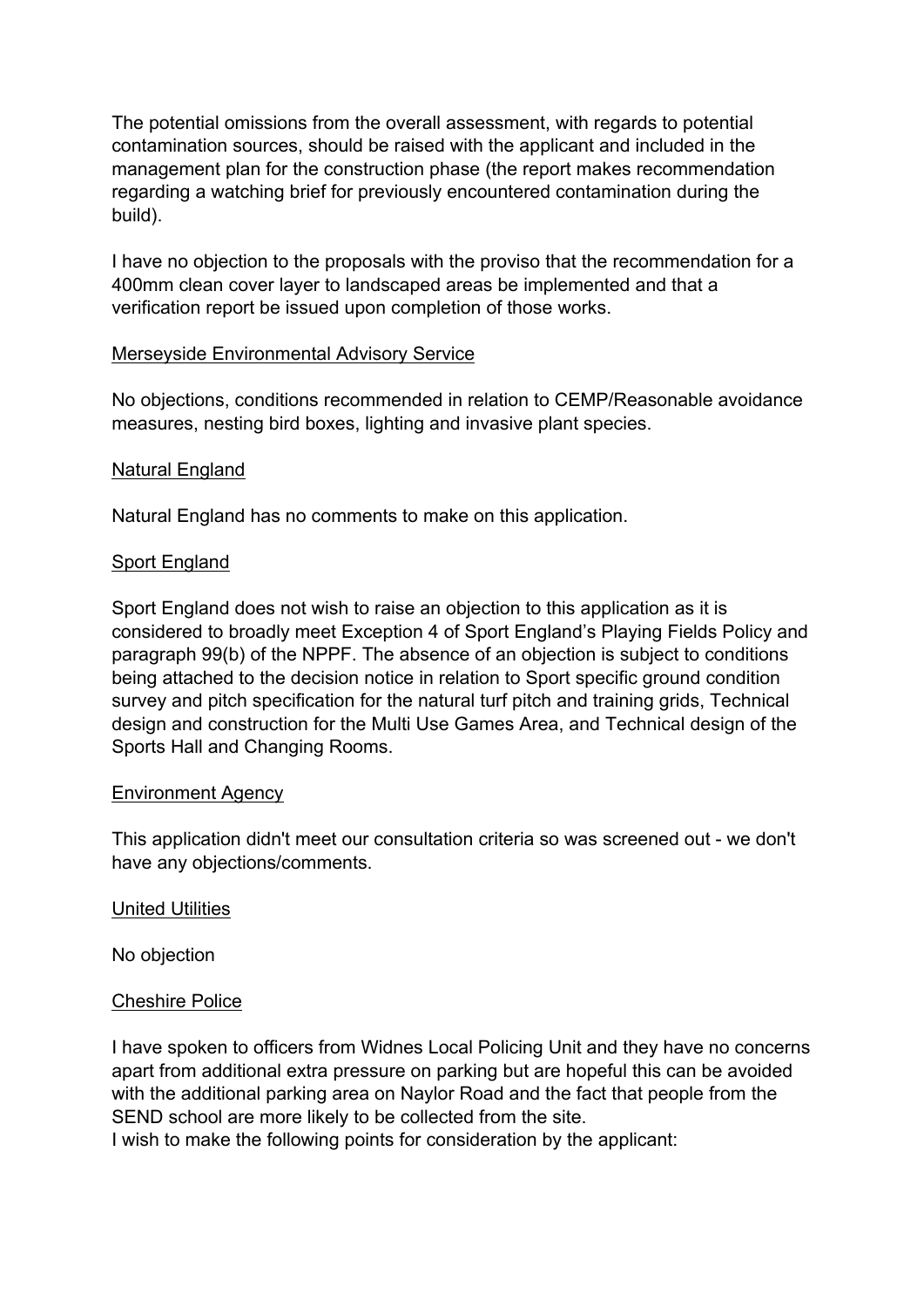$\Box$  It is good to see the strict criteria laid down by the Department of Education in relation to fencing and perimeter control. This will be beneficial to protect the site from unwanted intruders and for safeguarding purposes to prevent pupils leaving the site or unauthorised people gaining access. The robust fencing will help keep intruders off the site and ensure the safety of pupils while they are on site. I would recommend the fencing comply with LPS 1175 A1.

 $\Box$  Gate specification should match the fencing, be lockable, have anti-lift hinges and avoid features that assist climbing

 $\Box$  I note the recessed areas in the building design, I would recommend that they are a maximum of 600mm in depth to maximise natural surveillance and reduce the opportunity for any hiding areas.

 $\Box$  It is good to see the internal layout of the building has allowed for small bends to be added to the internal corridors to improve surveillance.

 $\Box$  While CCTV is not always the panacea that people believe when it comes to crime prevention it can make a big difference when used in conjunction with other mitigations. I anticipate that cameras are due to be positioned to cover the perimeter of the building. If possible I would recommend that the cameras are sited to protect the car park and front entrance area or an additional camera be erected which will cover this area.

 $\Box$  The construction of the canopy area at the front of the building needs to be done so it does not impede natural surveillance or any CCTV coverage. Likewise, the covered dining area at the rear needs to be the same, the only difference being that this is behind a secured perimeter.

 $\Box$  It is recommended that cycle storage for the facility be within a secure structure. The design of the stands within the store should enable the cycle to be secured at two separate parts of the cycle, for example a 'Sheffield Bar'. If external, it should be roofed, and the walls open to surveillance by using materials such as welded mesh, grilles, bars or polycarbonate. I feel the current positioning of the store lacks natural surveillance. While I appreciate the disabled spaces needing to be near the front of the building I feel these could obscure coverage of the cycle stores. It is good to see that there is reference to having a storage locker per cycle space for safely storing equipment.

 $\Box$  I would however recommend that the crown of any trees is above two metres where appropriate and that any shrubs are a maximum of 1 metre high. This will allow a clear line of sight across the development site where appropriate. I appreciate that in some areas the tree coverage will help provide necessary privacy to the school and local residents so there does need to be an appropriate balance.  $\Box$  I would recommend that all doors comply with LPS 1175 SR 2, PAS 24 2016, LPS 2081, STS 201 or STS 202: Issue 3 BRT or equivalent. I appreciate that the additional cost of installing all doors to SBD standards may have a detrimental effect on the viability of the development however I would recommend that the main entrance doors do comply with these standards if at all possible as there will be less protection for the doors on this elevation. All internal door sets to non-public areas should be of robust construction and incorporate an electronic access control system, so that they can be secured to prevent unauthorised access. Where possible all windows should comply with PAS 24:2016 or equivalent. Fire doors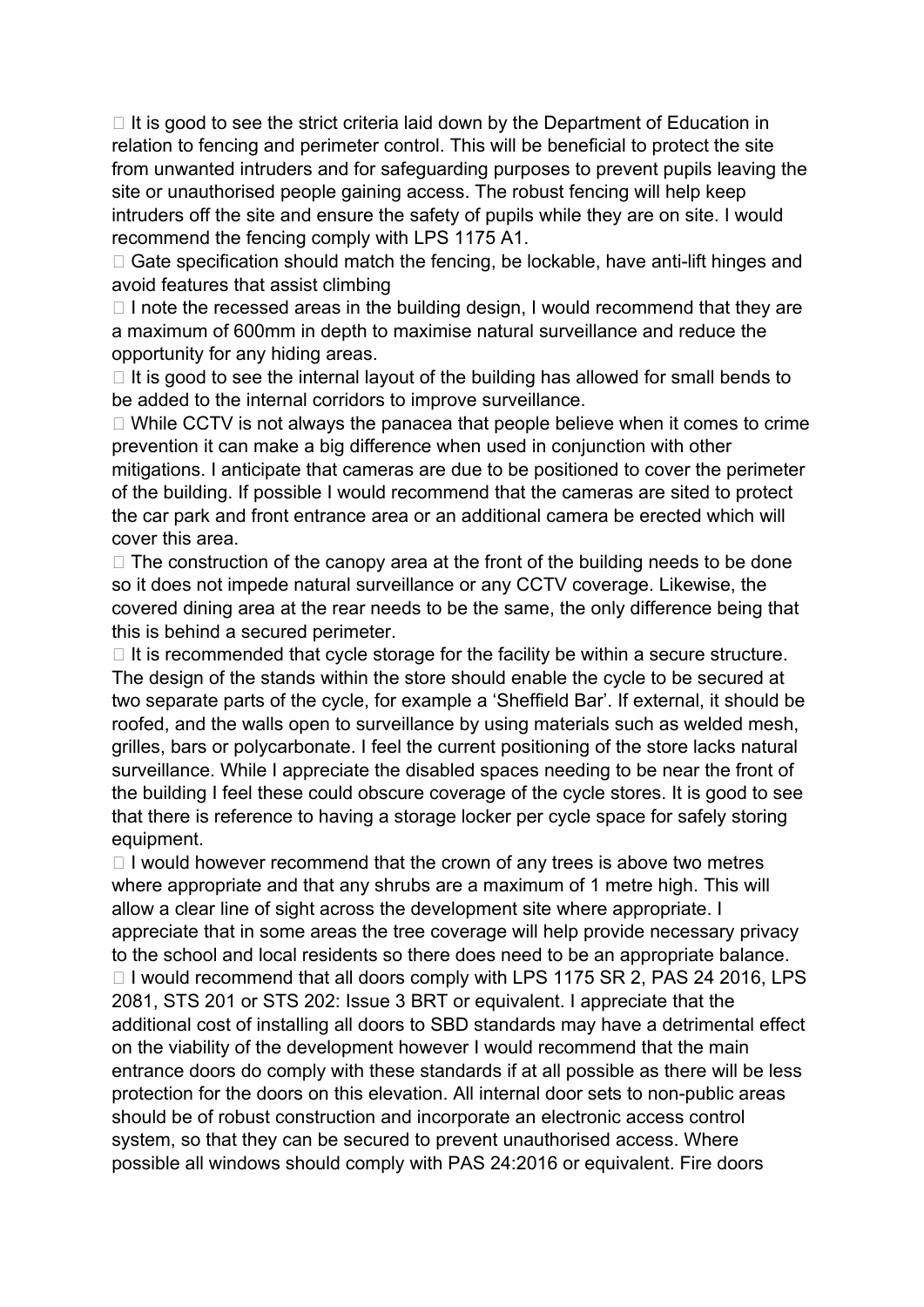should be fitted with door contacts programmed into a 24-hour alarm circuit. Audible alarms on opening and/or relayed to security may also be included on fire doors.

 $\Box$  I am a little concerned about this door as it is on the

front elevation and does not appear to be behind any

additional perimeter secuity. This door will need to

be on an access control system or suitably alarmed.

 $\Box$  Appropriate glazing should be put into internal doors to ensure the safety of staff and pupils, some form of access control system needs to be in place to ensure pupils do not enter unauthorised areas.

 $\Box$  An access control and visitor entry system at the primary entrance into the building is clearly a requirement to give staff control of who does enter the building. This must be followed up with a stringent signing in and out procedure for visitors. Once in the reception area, people should not be able to proceed further into the building through the next set of doors. Again, these would be access controlled and released by way of fob and/or release button in the staff office.

 $\Box$  The design of the building should take into account the need to prevent features which aid scaling or climbing. For example, rainwater downpipes should be either flush fitting (i.e. square profile) or concealed within the cavity so that cannot be used as a climbing aid to get on the roof.

 $\Box$  Telecommunication lines and cables and other services should enter buildings below ground and be protected (to prevent access and damage by unauthorised persons) by secure access covers certificated to a minimum of LPS 1175 Security Rating 2 or STS 202:Issue 3, Burglary Resistance 2.

 $\Box$  For the main entrance reception office, a high, wide reception desk is recommended, this increases the distance between the receptionist and visitor. There may also be consideration for additional protection such as a glazed screen that staff only open when required. It is good to see that there is an airlock system and an appropriate audio-visual intercom proposed at the main access so staff can engage with visitors before letting them in to the building.

 $\Box$  A suitably designed, fit for purpose, monitored intruder alarm should be installed and and audible personal attack alarm should be located at the reception desk so that staff can use it to summon assistance in the event it is required.

 $\Box$  I note the substation (point O) off Naylor Road on the general landscape arrangement; attention needs to be paid to this to ensure it cannot become a climbing aid onto the site.

 $\Box$  While I appreciate that the trees will need to be maintained to provide a boundary between the site and neighbouring properties I would recommend that there is an appropriate balance and a robust maintenance contract is put in place. I would recommend the crown of all trees are maintained above 2 metres in height and any hedging / shrubbery should be a maximum of 1 metre to allow a clear line of sight and improve natural surveillance across the development.

General Information for Applicants

A design objective of the National Planning Policy Framework [NPPF], - Section 8, paragraph 92b states that planning policies and decisions should aim to achieve healthy, inclusive and safe places which: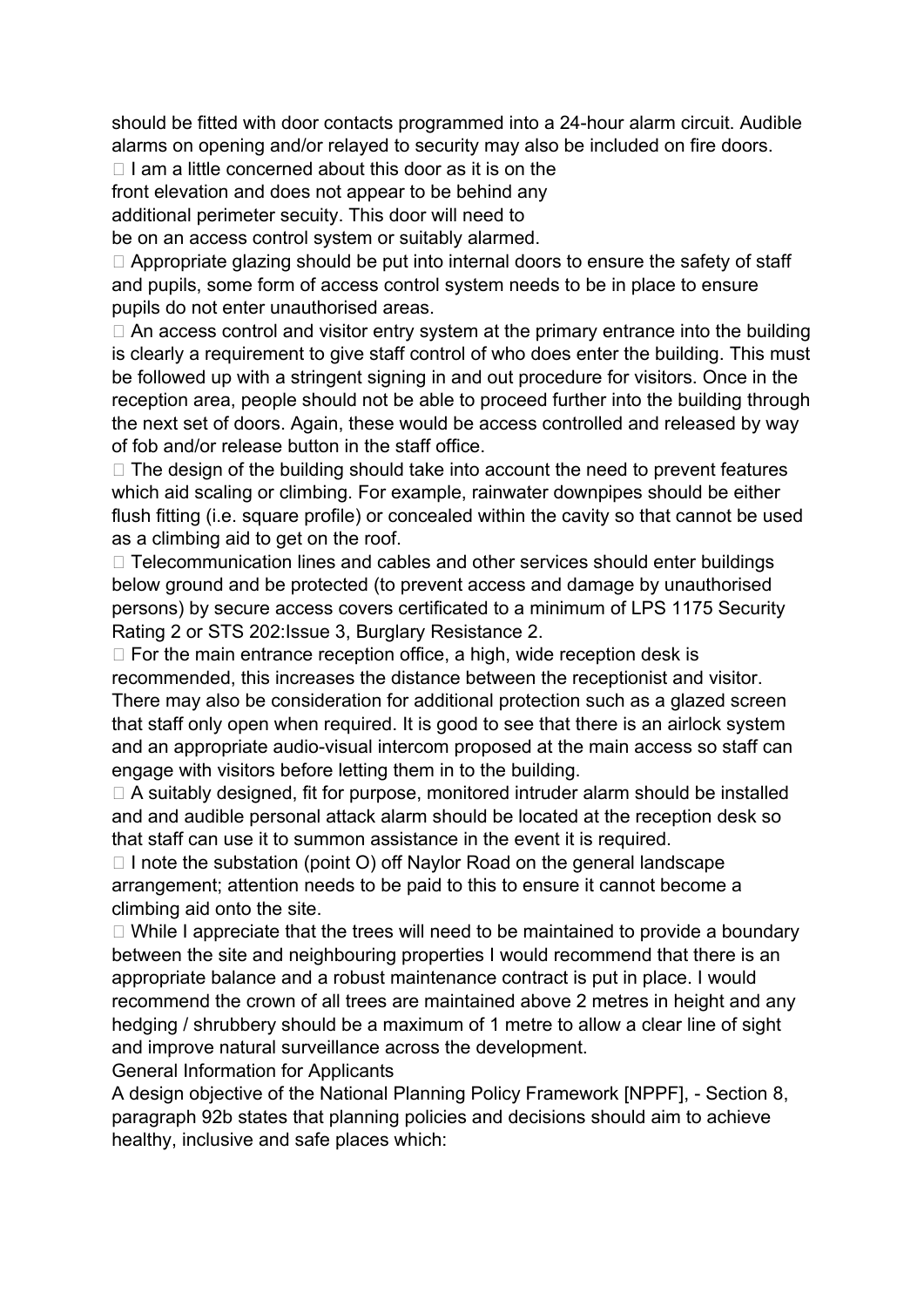b) are safe and accessible, so that crime and disorder, and the fear of crime, do not undermine the quality of life or community cohesion – for example through the use of attractive, well-designed, clear and legible pedestrian and cycle routes, and high quality public space, which encourage the active and continual use of public areas; I recommend that all developments be designed to comply with the principles of Secured by Design (SBD) regardless of whether the award is being pursued. I would welcome a Secured by Design Application for the scheme, which would enhance the development and provide greater benefits.

While I appreciate the cost implications of improved security, it is important to give consideration to the carbon cost of crime. Reported crime, and loss and damage associated with crime, in England and Wales equates to a staggering 5.5 million tonnes of CO2 per year with unrecorded crime taking this to over 6.5 million tonnes per year.

I note there is reference to BREEAM throughout the DAS but did not see sight of a Security Needs Assessment (SNA).

Applicants can get more information about Secured by Design (including Design Guides) available at [www.securedbydesign.com](http://www.securedbydesign.com/).

# **REPRESENTATIONS**

The application has been advertised by way of a press notice, site notice and neighbour notification letters sent on 06.01.2022. The overall consultation period ended on the 03.02.2022.

Representations have been received from 29 individuals as a result of the consultations undertaken. Of these, 16 object to the application, and 14 are in support of the application.

A summary of the issues raised by the 16 objectors are listed below:

- Loss of green space and opportunity for locals to enjoy exercise and outdoor recreation
- Impact on ecology
- Access off Naylor Road, existing parking issues with the nursery, Increased traffic, parking issues and associated highway safety concerns
- Loss of Greenbelt
- Loss of privacy and outlook to occupiers of houses on Naylor Road
- Scale and visual impact of school and substation
- **Effect of EMF omissions from substation**
- Loss of trees
- Noise, pollution and dust during construction
- Should extend and merge at existing school sites in the area
- Construction materials of car parks should be similar to that installed in the current Nursery car park
- Should discourage use of the car park for anti-social behaviour of out of school hours
- Problems caused by students to residents and their property in the nearby vicinity including vandalism and trespass.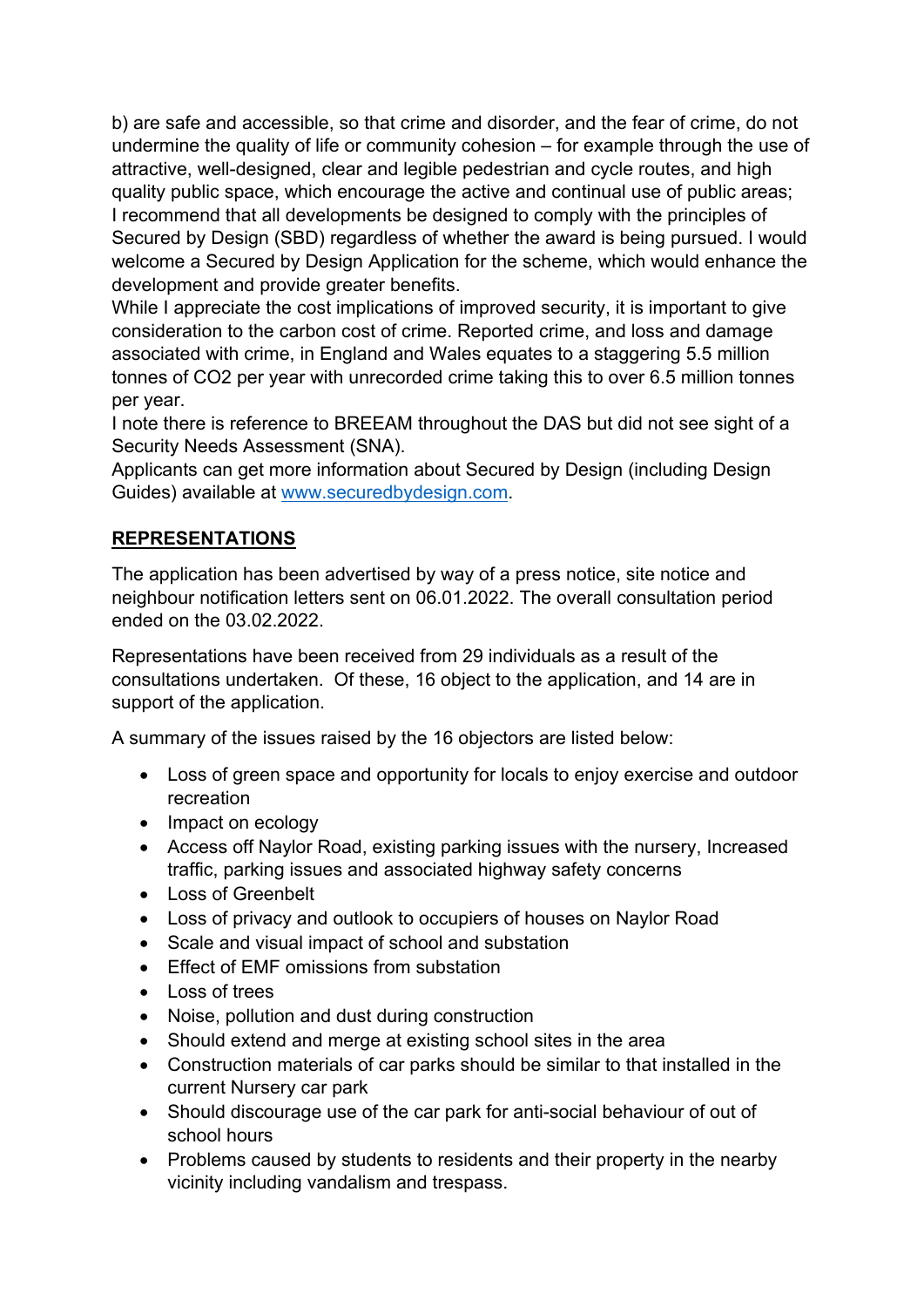- The siting of such a facility next to a primary school and adjacent to a nursery with regards to the safety and welfare of young children.
- Playing fields should be re-designed to allow continued access by local residents
- Car park extension should be removed
- Parking restrictions and management should be put in place
- The types of vehicles and machinery accessing the site during construction via Naylor Road and Castle Street should be restricted
- Should provide an alternative temporary access to the site via Fiddlers Ferry Road for heavy machinery and construction vehicles
- During construction vehicles movements should be restricted during peak times
- Need to ensure that there is off street car parking for construction workers vehicles

A petition of 159 signatures has also been received, for the following grounds, to protect the green space for community use, and to safeguard children's welfare & road safety due to increased traffic and congestion.

A representation has also been received from the head teacher of Warrington Road Nursery School highlighting that they should not be responsible for the management and maintenance of the extended part of the car park off Naylor Road.

The 14 representation in support of the application relate to the need for a new SEND school in the area.

Material considerations have been addressed in the assessment section of this report.

# **ASSESSMENT**

### Summary of the Development

The proposed school would accommodate 64 pupils between the ages of 11 to 16 and provide education for children with special educational needs and disabilities. The school will operate as The Raise Academy and will address the need for SEND provision for children in both Halton and St Helens. The school will operate on behalf of the Department for Education by the Youth Engagement School (YES) Trust.

The school would comprise of a two storey building 2096.5 sq. m of gross internal floor space housing teaching rooms, dining hall and sports hall. Externally would be outdoor sports and recreation area including a multi-use games area (MUGA), and provision of onsite car parking and pupil drop off.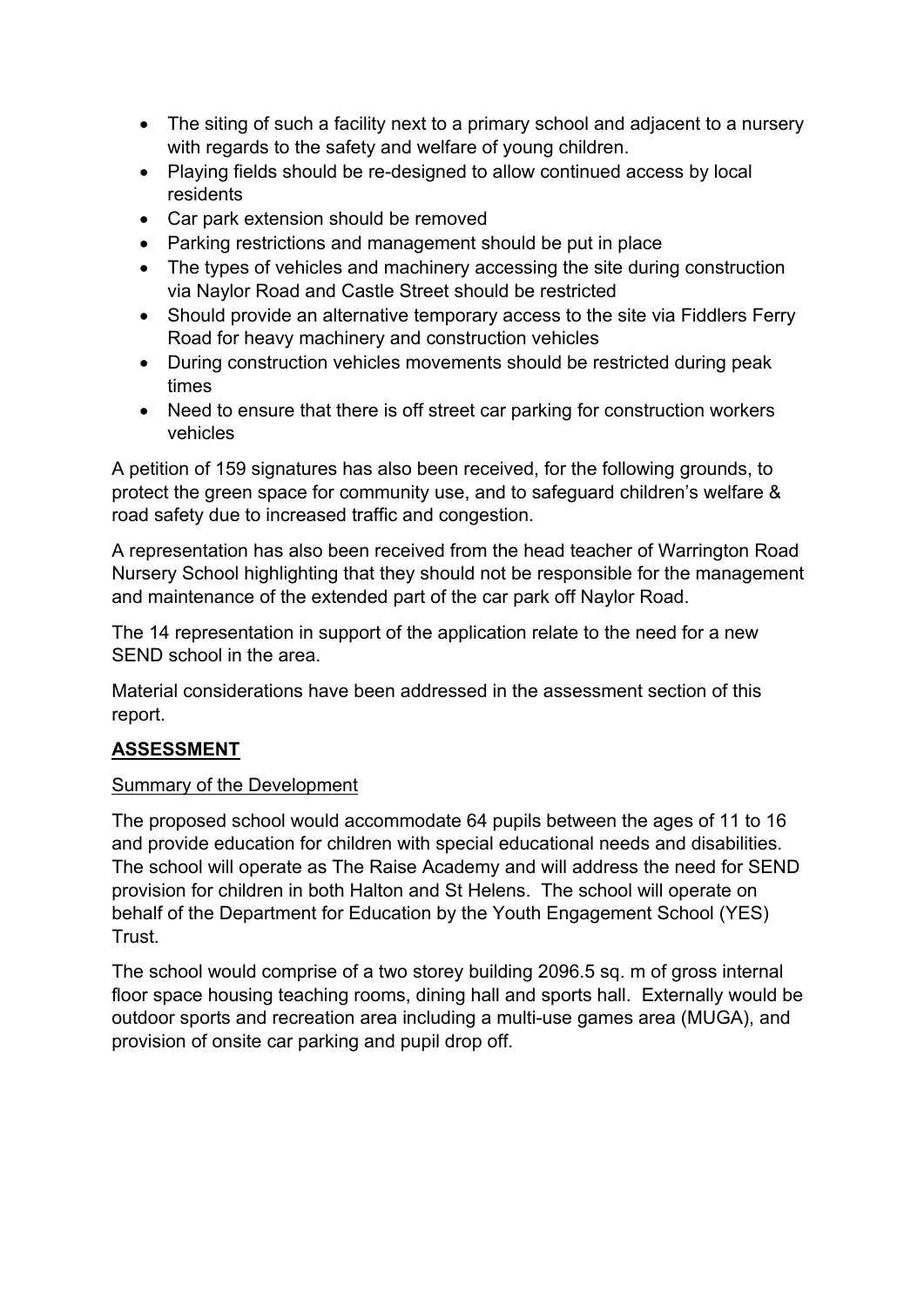#### Principle of Development and loss of Greenspace

The site is allocated in the Delivery and Allocations Local Plan for education purposes (Policy HC10), and is identified on the associated proposal map as site reference EDU2.

The associated justification under Policy HC10 explains that the Local Education Authority (LEA) has been in discussions with St. Helens LEA about the provision of a shared school for pupils with Special Educational Needs. Land at Naylor Road has been identified as the preferred location and is allocated for education use.

#### Amenity, Noise and Disturbance

The existing residential properties along Naylor Road currently benefit from a front aspect looking out across the undeveloped areas of the application site. The proposed new school building would be positioned in excess of 30 metres away from the nearest residential dwelling no. 33 Naylor Road. Due to the angled position of the building the interface increases to approximately 40 metres between no. 29. The nearest residential property on Castle Street is in excess of 55 metres away. Furthermore the proposed building would only be two storeys in height.

Taking the above into account the proposed building would not cause any significant overlooking or loss of privacy. Neither would it appear overbearing when viewed from residential properties on Naylor Road or Castle Street.

It is acknowledged that the proposed fencing required to secure the site would alter the visual appearance of the site given that it is currently open to the street. However, the proposed fencing would comprise of 2.4m high black weldmesh fencing along Naylor Road and Castle Street. Such fencing is relatively sensitive as it does allow for a good degree of visibility through the fence panels, and its height would not appear overbearing.

Furthermore, the applicant has noted that the would be a raised berm / landscaped mound located in between the 7 a side pitch and the boundary fence adjacent to Naylor Road to provide a further degree of separation and screening to mitigate the activities within the site. No heights or landscape details have been provided, however this can be controlled through by a levels and landscaping condition. From an operational perspective the proposed school is relative small being only for approximately 64 pupils and provides a relationship with residential properties not dissimilar from many other schools across the borough. The Council's Environmental Health Officer raises no objection

There may be some potential for noise and disturbance during construction, however this would be temporary in nature. And the applicant has provided a Construction Environmental Management Plan that addresses hours of construction, deliveries, dust mitigation measures and locations of site compound. These measures can be secured by planning condition.

Consequently, the proposal would avoid detriment to the living environment of existing residential properties, it would maintain the expected levels of privacy and outlook, and objections on noise and disturbance grounds could be upheld. The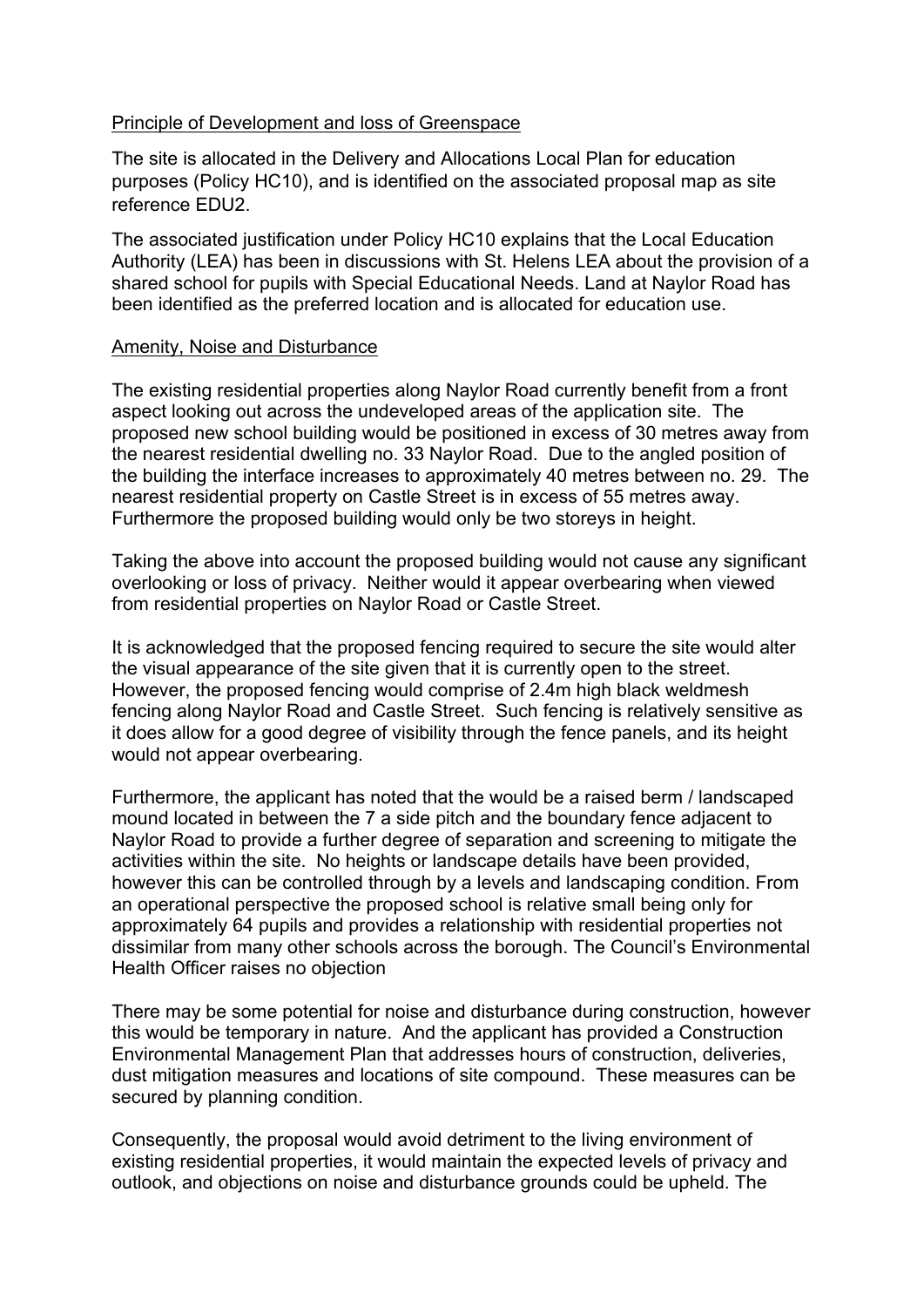proposal is therefore consistent with Policies GR2 and HE7 of the Delivery and Allocations Local Plan.

## Design, Character and Appearance

With regards to layout, the building has been located to the northeast of the site away from existing trees to Castle Street and Naylor Road. The position of the car park provides a degree of separation from Naylor Road and Castle Street.

The building has a rectangular footprint, approximately 69m in length and 21m in depth. The building would have a uniform appearance, with a flat roof with parapet design, the maximum height of the building would be approximately 9.5m. The form of the new school building has been developed to provide a compact energy efficient building, optimising the use of space and internal arrangement as promoted through the Department of Education's 'Baseline Designs for Schools', this provides for good supervision across floors and efficient circulation.

Externally the large vertically orientated windows have been designed to provide a good degree of natural light into the teaching areas, frames constructed from dark grey aluminium. The elevations are broken up by providing a pattern of contrasting coloured fibre cement cladding panels at the upper level, and buff brick slips to the lower levels of the building, providing a degree of contrast.

The proposed new school would respect the character and appearance of the area, and would be consistent with Policies GR1 and GR2 of the Delivery and Allocations Local Plan.

### Highways, Parking and Accessibility

The Local Highway Authority has been consulted on the application as originally submitted and made the following observations and recommendations:

*We have had an initial review of the information submitted to support the application and would like to take this opportunity to raise some high level comments prior to submitting our formal response to give the applicant an opportunity to address some issues raised during pre-app that have carried forward into the scheme proposals.*

*• In terms of access from Naylor Road the proposed layout includes an error in terms of how the tie in is set out. The inbound lane should enter the site on the correct side of the carriage i.e. line up with the northern kerb line.*

*• Provision should also be made for pedestrians using the northern footway to gain safe access to the site. It cannot be assumed that all pedestrians will utilise the new southern footway.*

*• The cycle storage is welcomed but more thought needs to be made for how the provision is accessed/ circulation space.*

*• The access to Castle Street as detailed in the TA is not considered to be appropriate. The plans show an elongated dropped kerb access crossing where it is*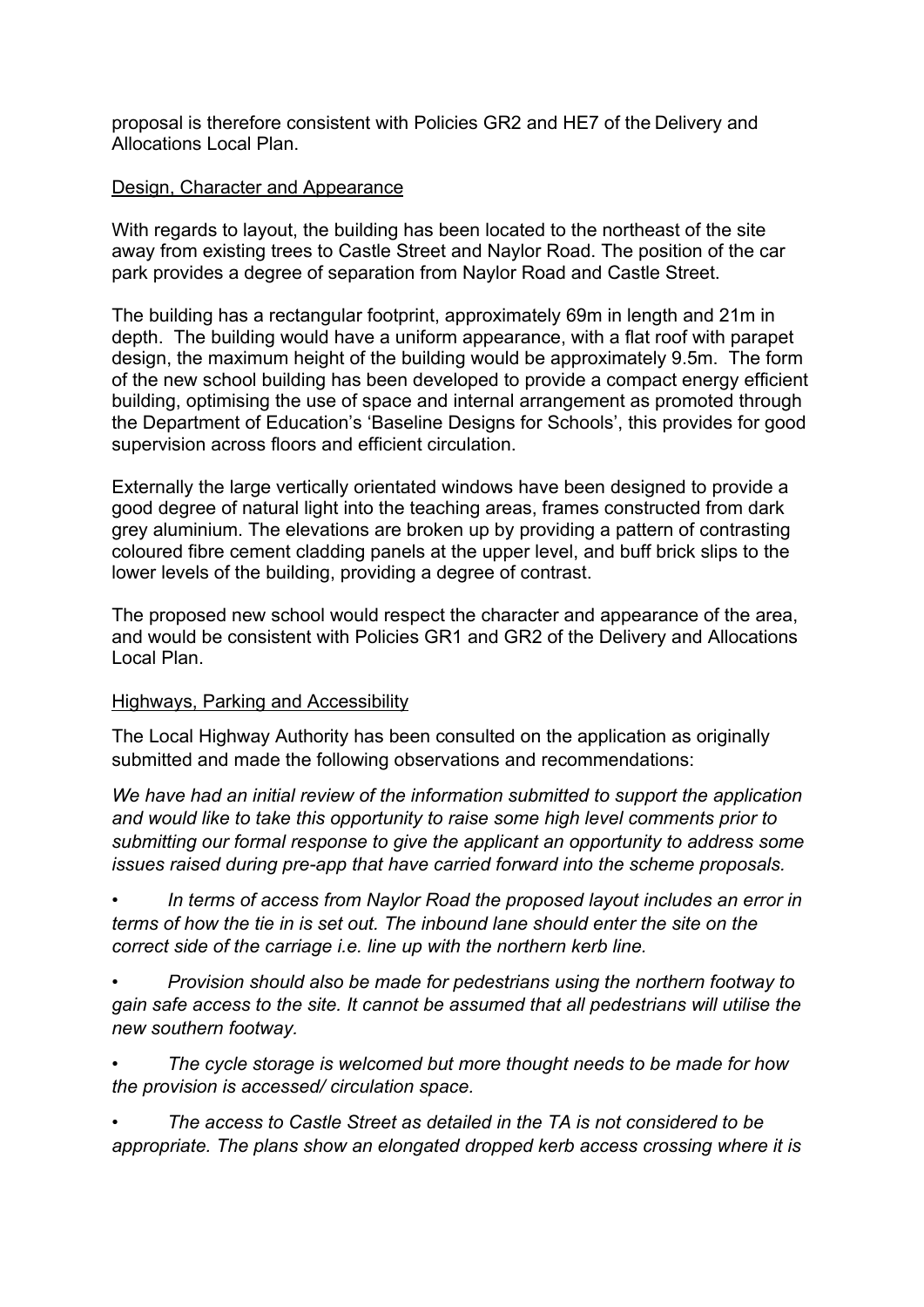*considered more appropriate to have a full bell mouth construction with tactile paving etc.*

*• Tracking diagrams do not satisfy the points raised at pre-app with regards impact of the new access on existing legal parking patterns. Additional information is required and there is a likelihood that the arrangement will need to be amended.*

*• It may be prudent to review walking links to the school as there appears to be no consideration for North/ South pedestrian movements across Castle Street and Naylor Road as there are currently no dropped kerb crossing points to these roads.*

Those concerns have been shared with the applicant and discussions are ongoing with respect to amended plans to address them. No objection is raised in principle subject to resolution of these technical matters. Members will be updated accordingly.

## Ecology and Habitats

The applicant has submitted an Ecological Assessment report in accordance with Core Strategy Local Plan policy CS20 as well as a Construction Environmental Management Plan (CEMP) which includes ecological mitigation measures (i.e. precommencement badger inspection and measures to avoid harm to bats, hedgehog and breeding birds).

MEAS have been consulted and have no objections. They have advised that because boundary habitats are potentially suitable for badger and hedgehog, the following additional Reasonable Avoidance Measures (RAMs) should also be put in place to ensure that harm to them is avoided. These include precautions in relation to trenches, excavations, pipes and stored materials so that wildlife does not get stuck in them. The CEMP and these additional measures can be secured by condition.

MEAS also note that the proposed development will result in the loss of bird breeding habitat and Core Strategy Local Plan policy CS20 applies. To mitigate for this loss, details of bird nesting boxes (e.g. number, type and location on an appropriately scaled plan) that will be erected on the site should be secured by condition.

Habitats adjacent to the site may provide roosting, foraging and commuting habitat for bats. Lighting for the development may affect the use of these areas. A lighting scheme can be designed so that it protects ecology and does not result in excessive light spill onto the adjacent habitats. This can be secured by a suitably worded planning condition.

According to the submitted CEMP, Japanese knotweed is present in a 'bog area' to the eastern boundary of the application site. This is classified as an invasive species in the Wildlife and Countryside Act. Therefore a condition is required for a method statement outlining the control and management of this.

The applicant has also submitted a shadow Habitats Regulations Assessment (HRA) report in support of the planning application (Habitats Regulations Assessment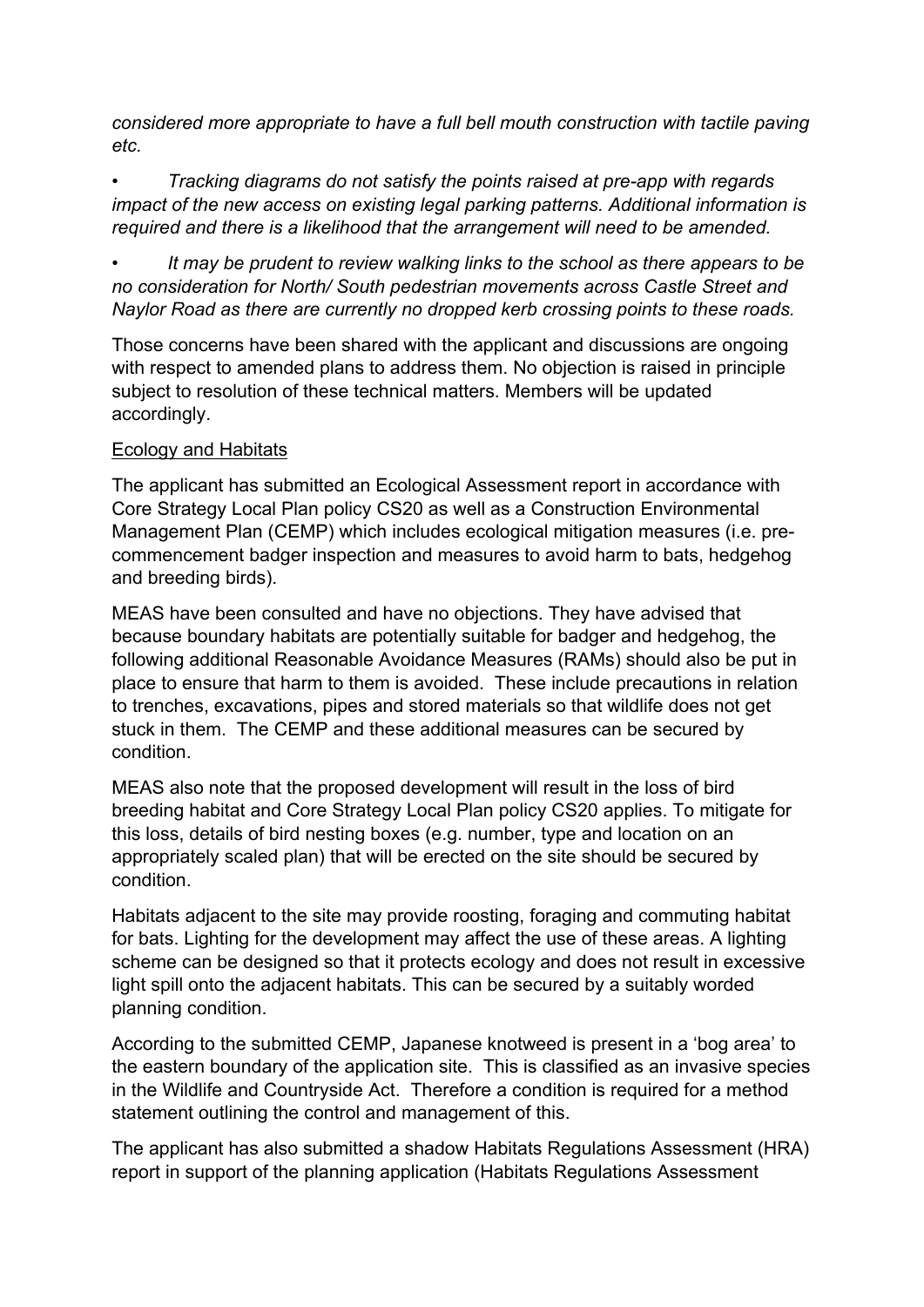Screening Report, Urban Green, February 2020, UG381). This concludes that the proposed development will have no likely significant effects on the Mersey Estuary SPA and Ramsar sites. MEAS have advised that the conclusions of this report are acceptable, therefore the need for a HRA can be screened out.

The attachment of the conditions recommended above would ensure that the proposal from an Ecology perspective is compliant with Policies CS(R) 20 and HE1 of the Delivery and Allocations Local Plan.

## Drainage

The Lead Local Flood Authority (LLFA) has been consulted on the application has made the following observations and recommendations:

*- The site is described as 1.9 ha. It is considered to be a greenfield site in terms of drainage characteristics although it has reportedly been previously developed.*

*- The proposed development would be for educational purposes that would classify as more vulnerable to flood risk as defined within Planning Practice Guidance.*

*- The site is shown to be located within Flood Zone 1*

*- Surface water flood risk is reported to vary from High (> 3.3% AEP) to very low (less than 0.1% AEP). across the site*

*- The Halton SFRA identifies that the site is not located within a critical drainage area*

*- A Flood Risk assessment and Drainage strategy has been prepared in support of the application ref. OTH\_2353 Halton Raise Academy - Flood Risk & Sustainable Drainage Assessment P01.pdf*

*- It is noted that drainage drawings submitted as part of the plans for the proposal ref PLAN\_2353-PAR-ZZ-00-DR-C-08001.pdf have been superseded and do not accurately reflect the proposals. This review therefore focusses on the drawings within Appendix H of the FRA and drainage strategy.*

*The LLFAs comments on the Flood Risk Assessment are:*

*- The proposed development is for educational purposes which is appropriate within Flood Zone 1 subject to the need to avoid flood risk from sources other than main rivers and the sea.*

*- The risk of flooding from the ordinary watercourse at the boundary of the property has not been explicitly assessed, although risk from this source appears to have been inferred using the flood map for surface water.*

*- The more vulnerable elements of the development (buildings) are located within the areas shown to have with a low risk from surface water and ordinary watercourse flooding based on EA mapping with sports pitches located within the areas of higher risk. Therefore, whilst the assessment has not considered the potential impact of climate change or culvert blockage on flood risk, the LLFA*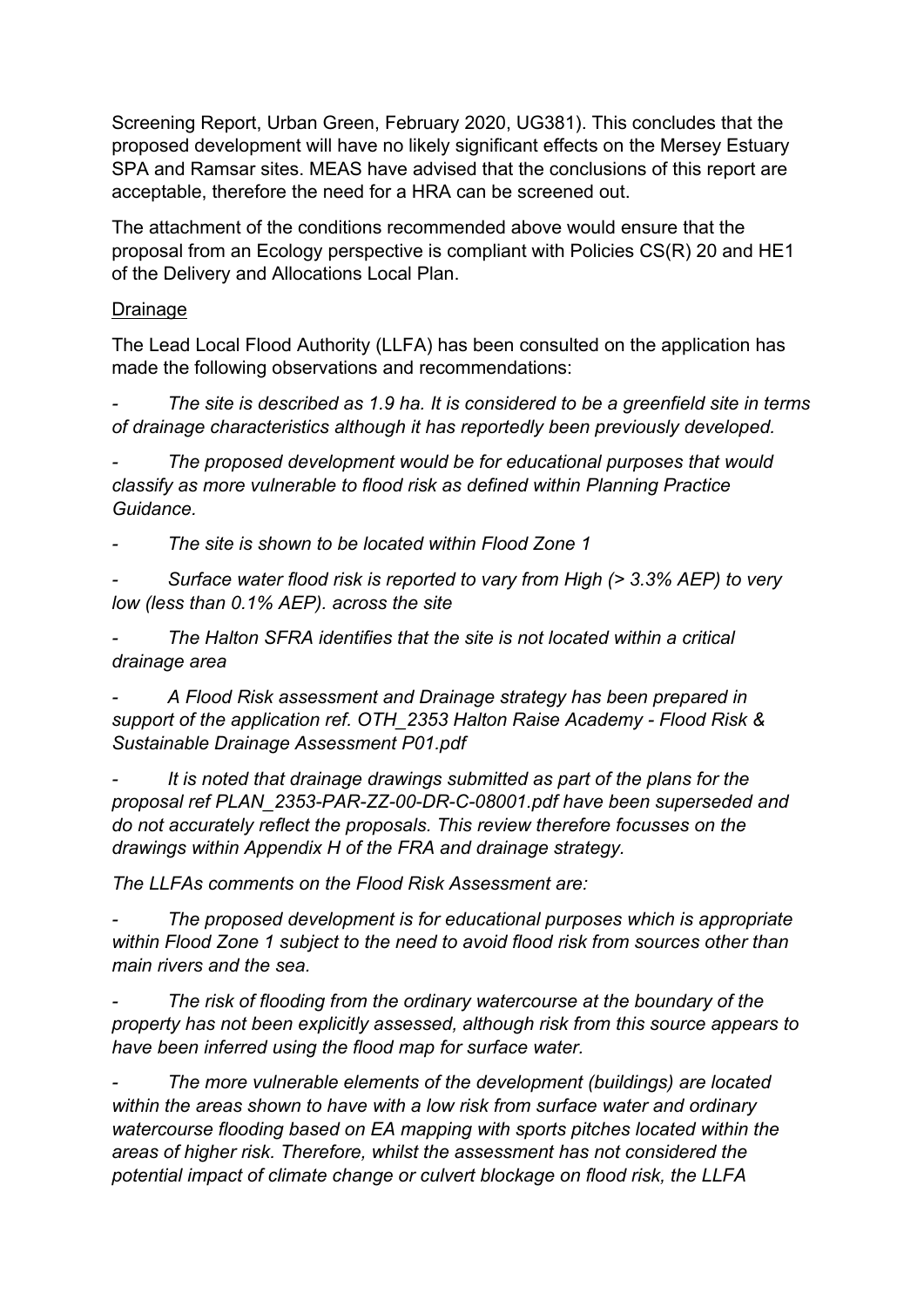*accepts the conclusion that flood risk to the development as proposed would be low from Ordinary Watercourses and surface water and that the proposed surface water drainage system would manage the risk from this source effectively.*

*The LLFAs comments on the Drainage Strategy are:*

*- Infiltration drainage confirms that soakaway drainage would not be feasible.*

*- With infiltration drainage confirmed as not feasible, the proposal is to attenuate surface water runoff using a combination of permeable paving and below ground attenuation features prior to discharge into the ditch that runs along the southern boundary of the site.*

*- It is noted that the dimensions and condition of the culvert that conveys the watercourse along the southern boundary is currently not known and that the applicant proposes to undertake a survey to confirm this information. If the culvert condition is found to be poor and the ditch would be unsuitable for discharge of surface water flows, then the UU combined sewer has been identified as a viable alternative*

*- Greenfield runoff rates have been calculated for the 100%, 3.33%, 1% and QBAR events for the proposed site.*

*- A 40% increase in rainfall intensity has been applied within quick storage estimates for attenuation volumes and the calculations confirm that the system would not flood during the 1% AEP +40% rainfall event*

*- Foul Drainage is reported to be via a gravity discharge to the UU public Sewer and this connection would be subject to UU consent. Correspondence provided indicates that consultation with UU is well progressed in this regard.*

*In Summary the LLFA is generally satisfied that the development would be safe from flooding and would not increase flood risk elsewhere. However, the condition and capacity of the culvert that conveys flow from the ditch downstream needs to be established before the drainage design can be finalised. Therefore, the LLFA would recommend the following conditions should the local planning authority be minded to approval on this basis.*

*No Development should commence until*

*- A culvert survey is undertaken to confirm the condition and geometry of the culvert conveying the watercourse to the south of the site. The applicant should liaise with the LLFA regarding the scope of this survey and any necessary approvals for access onto third party land.*

*- A confirmed drainage strategy is issued either confirming that discharge into the ditch is viable, or making alternative arrangements with a discharge to the UU combined sewer.*

*No development shall be occupied until a verification report confirming that the SuDS system has been constructed in accordance with the approved design drawings*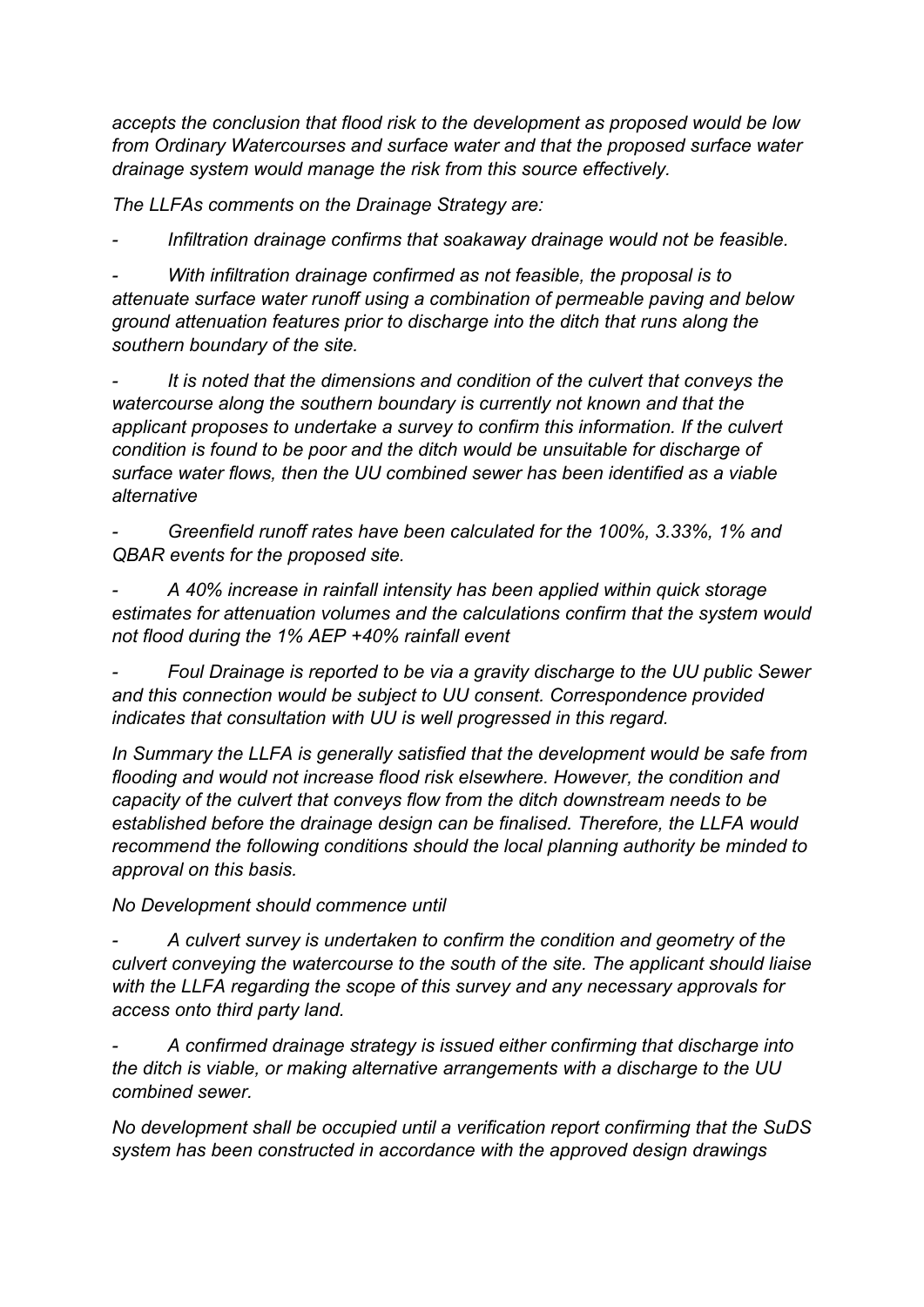*(including off site alterations) and in accordance with best practice has been submitted to and approved by the local planning authority. This shall include:*

*- Evidence that the SuDS have been signed off by an appropriate, qualified, indemnified engineer and are explained to prospective owners & maintainers plus information that SuDS are entered into the land deeds of the property.*

*- An agreement that maintenance is in place over the lifetime of the development in accordance with submitted maintenance plan; and/or evidence that the SuDS will be adopted by third party.*

*- Submission of 'As-built drawings and specification sheets for materials used in the construction, plus a copy of Final Completion Certificate.*

The LLFA is satisfied that the above could be satisfactorily addressed by conditions. The applicant has been provided these comments, notes that the information could be conditioned, and have contacted the LLFA directly to address what is required.

Based on the above and subject to the relevant conditions the proposal is considered to be acceptable from a flood risk and drainage perspective in compliance with Policy HE9 of the Delivery and Allocation Local Plan.

## Trees and Landscaping

The application is accompanied by an Arboricultural Impact Assessment Report. Whilst the site itself is relatively open with the majority trees located along the borders of the site. The report identifies four trees (T19, T21, T22 and T24 all category B)) to be removed to facilitate the construction of the access off Naylor Road and the associated parking areas. These comprise of 2 no Ash and 2 no. Sycamore. The group of Ash trees opposite 27-33 Naylor Road would be retained, albeit with some pruning works recommended in the arboricultural assessment.

The Council's Open Spaces Officer has been consulted and has said that the removal of trees are acceptable, subject them being replaced elsewhere on the development.

The tree protection measures can be secured by condition. None of these benefit from Tree Preservation Orders and the site does not fall within a designated Conservation Area.

Planning conditions would ensure that a suitable landscaping scheme and the replacement planting is secured, implemented and maintained, and that any new tree planting that is lost is replaced within a reasonable time frame.

Based on the above, the proposal is considered acceptable from a tree perspective and landscaping perspective in compliance with Policies CS(R) 20 and HE1 of the Delivery and Allocations Local Plan.

## Waste

The proposal is major development and involves excavation and construction activities which are likely to generate significant volumes of waste. Policy WM8 of the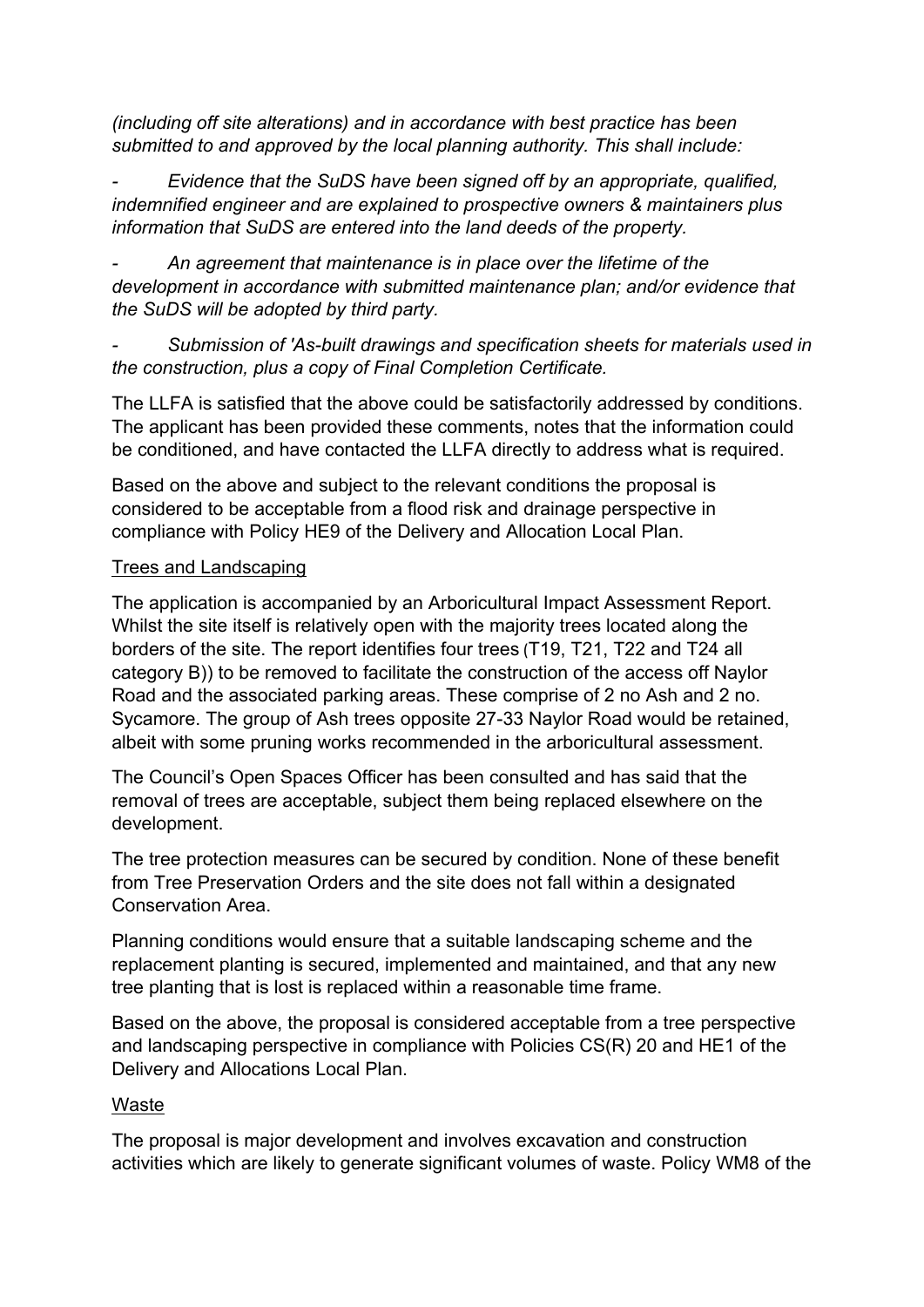Merseyside and Halton Waste Joint Local Plan (WLP), the National Planning Policy for Waste (paragraph 8) and Planning Practice Guidance (paragraph 49) apply. These policies require the minimisation of waste production and implementation of measures to achieve efficient use of resources, including designing out waste and minimisation of off-site disposal.

In accordance with policy WM8, evidence through a waste audit or a similar mechanism (e.g. a site waste management plan) demonstrating how this will be achieved must be submitted and can be secured by a suitably worded planning condition.

The applicant has provided sufficient information in the proposed site plan to comply with policy WM9 (Sustainable Waste Management Design and Layout for New Development) of the WLP and the National Planning Policy for Waste (paragraph 8). The proposed site plan can be secured in the approved drawings condition.

## BREAMM Assessment

Policy CS (R ) 19 (sustainable Development and Climate Change) of the DALP sets out that new non-residential development will encourage a BREEAM 'Very Good' standard to be achieved. The applicant has submitted a BREEAM pre- assessment that demonstrates that the proposed building will achieve the required 'Very Good' standard.

The applicant has also submitted an Energy Strategy report. This outlines measure in relation to energy efficiency and measures to reduce CO2 emissions.

Therefore the development is considered to comply with Policy CS ( R ) 19.

# Anti-Social Behaviour and Fear of Crime

Objections have been raised in relation to potential anti-social behaviour and crime. However, whilst anti-social behaviour and crime are material planning considerations, no evidence or justification has been presented as to why the proposed school would increase such issues in the area, therefore the proposal could not be refused on these grounds.

## Summary and Conclusions

The proposal would provide new SEND school needed to support the educational needs of local children in Halton and St Helens. The overall design and appearance of the school is considered to be acceptable, it would respect the character and appearance of the local area, and is consistent with the high quality design standards required for new development. The sites layout has been carefully designed to ensure that the amenity of existing surrounding occupiers would not be harmed, and would not have an unacceptable impact on highway safety.